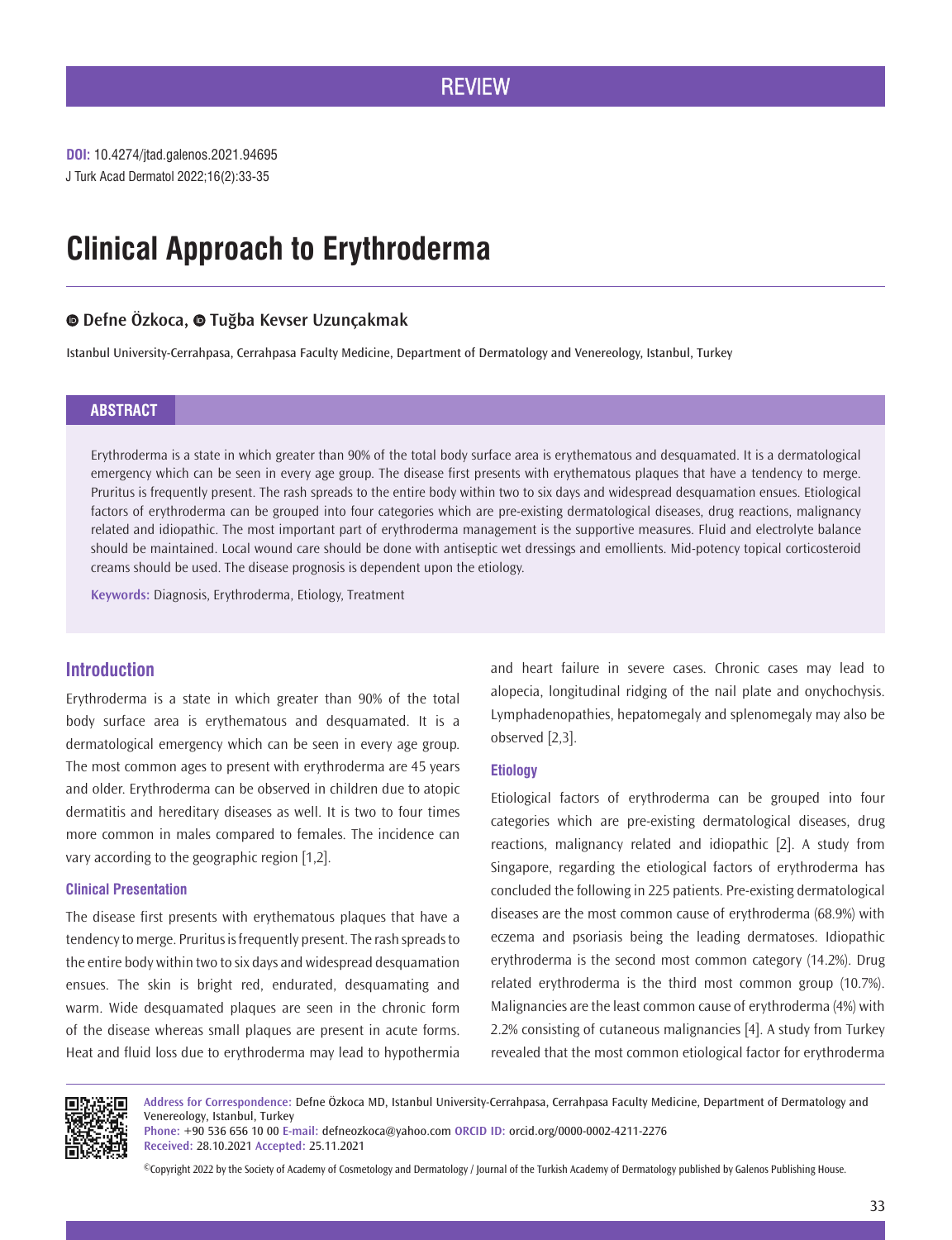was psoriasis vulgaris (59.6%) followed by drug eruption (17%), mycosisi fungoides (12.8%), atopic dermatitis (4.3%), bullous pemphigoid (2.1%), pytriasis rubra pilaris (2.1%) and polymorphic light eruption (2.1%) [5].

The common dermatoses that may present with or lead to erythroderma are psoriasis, airborne contact dermatitis, seborrheic dermatitis, atopic dermatitis, staphylococcal scalded skin syndrome, phytophotodermatitis, photosensitive dermatitis, pityriasis rubra pilaris, Pemphigus foliaceus, stasis dermatitis and ichthyosiform erythroderma. Less common pre-existing dermatological causes of erythroderma are candidiasis, dermatophytosis, mastocytosis, lichen planus, Reiter's syndrome, toxic epidermal necrolysis, diffuse/erythrodermic mastocytosis, sarcoidosis, pemphigoid, lupus erythematosus and crusted (Norwegian) scabies [2].

Common drugs to cause erythroderma are acetaminophen, minocycline, actinomycin-D, nitrofurantoin, allopurinol, omeprazole, arsenic, para-amino salicylic acid, barbiturates, penicillin, captopril, phenothiazine, chloroquine diphosphate, phenytoin, chlorpromazine, quinidine, cemetidine, rifampicin, dapsone, streptomycin, gold, sulfadiazine, hydantoin sodium, sulfonyl urea, interferon, tetracycline, isoniazid/isonicotinic hydrazide, thalidomide, isotretinoin, tolbutamide, lithium, vancomycin and mercurials [2].

The etiological factors can be grouped according to age as well. The causes of erythroderma in neonates and infants are grouped as congenital and non-congenital. The congenital causes are nonsyndromic congenital ichthyosis, syndromic congenital ichthyosis, Omenn syndrome, graft-versus-host disease, congenital cutaneous candidosis, psoriasis, diffuse cutaneous mastocytosis and staphylococcal scalded skin syndrome. The non-congenital causes are psoriasis, eczemas (atopic dermatitis, seborrheic dermatitis, staphylococcal scalded skin syndrome), drugs (vancomycin and ceftriaxone), metabolic disorders (holocarboxylase synthetase and biotinidase deficiency, essential fatty acid deficiency). The causes of erythroderma in the school ages are infections (staphylococcal scalded skin syndrome, crusted scabies), drugs (antiepileptics, amoxicillin, sulfonamides, antitubercular drugs), atopic dermatitis and psoriasis. The causes of erythroderma in adults are preexisting dermatoses (psoriasis, contact dermatitis, airborne contact dermatitis, chronic actinic dermatitis atopic dermatitis), drugs (antiepileptics, antimicrobials, analgesics), cutaneous T-cell lymphomas (Sézary syndrome, mycosis fungoides), internal malignancies, Multisystem disorders (dermatomyositis, subacute cutaneous lupus erythematosus) and idiopathic [1].

#### **Diagnosis**

Following the diagnosis of erythroderma, each patient should be assesed with the following [3,6]:

- Weight
- Body temperature
- Heart rate
- Respiratory rate
- Complete blood count
- Sedimentation rate/C-reactive protein
- Liver and kidney function tests
- Urinalysis
- Chest X-ray
- Electrocardiography
- Biopsy
- Viral serology

More specific test are total immunoglobulin E level if atopic dermatitis is considered; patch test if allergy is considered; skin scrapings if scabies or dermatophyte infections are considered; lymph node biopsy, peripheric staining and bone marrow aspiration if lymphoma is considered; and malignancy screening for elderly patients [3,6].

#### **Management**

The most important part of erythroderma management is the supportive measures. Fluid and electrolyte balance should be maintained. Hydration is of utmost importance. The patient should be kept at a warm and humid environment in order to prevent hypothermia. Protein rich nutritients are recommended. Local wound care should be done with antiseptic wet dressings and emollients. Mid-potencty topical corticosteroid creams should be used in treatment instead of high-potency creams because systemic side effects should be observed due to increased surface area of vulnerable skin. Seditising antihistaminic drugs are recommended for pruritic symptoms. Systemic antibiotherapy should be initiated if infection is suspected. Leg elevation and anti-diureticdrugs are recommended for peripheral edema [3,7].

The underlying diseases causing erythroderma should also be treated. Cyclosporine, retinoids, metothrexate, infliximab or phototherapy are recommended for the underlying psoriasis; systemic steroid and antimicrobials for atopic dermatitis; systemic steroid, retinoid and metothrexate for pytriasis rubra pilaris; intravenous immunoglobulin for toxic epidermal necrolysis; extracorporeal photophoresis, phototherapy, alkalizing chemotherapy or radiotherapy for lymphomas; and ivermectin and topical antiscabicidal drugs for scabies. Systemic steroid treatment can be initiated in idiopathic cases after the exclusion of psoriasis or staphylococcal scalded skin syndrome. The culprit drugs should be stopped in drug-induced cases as well [3,7].